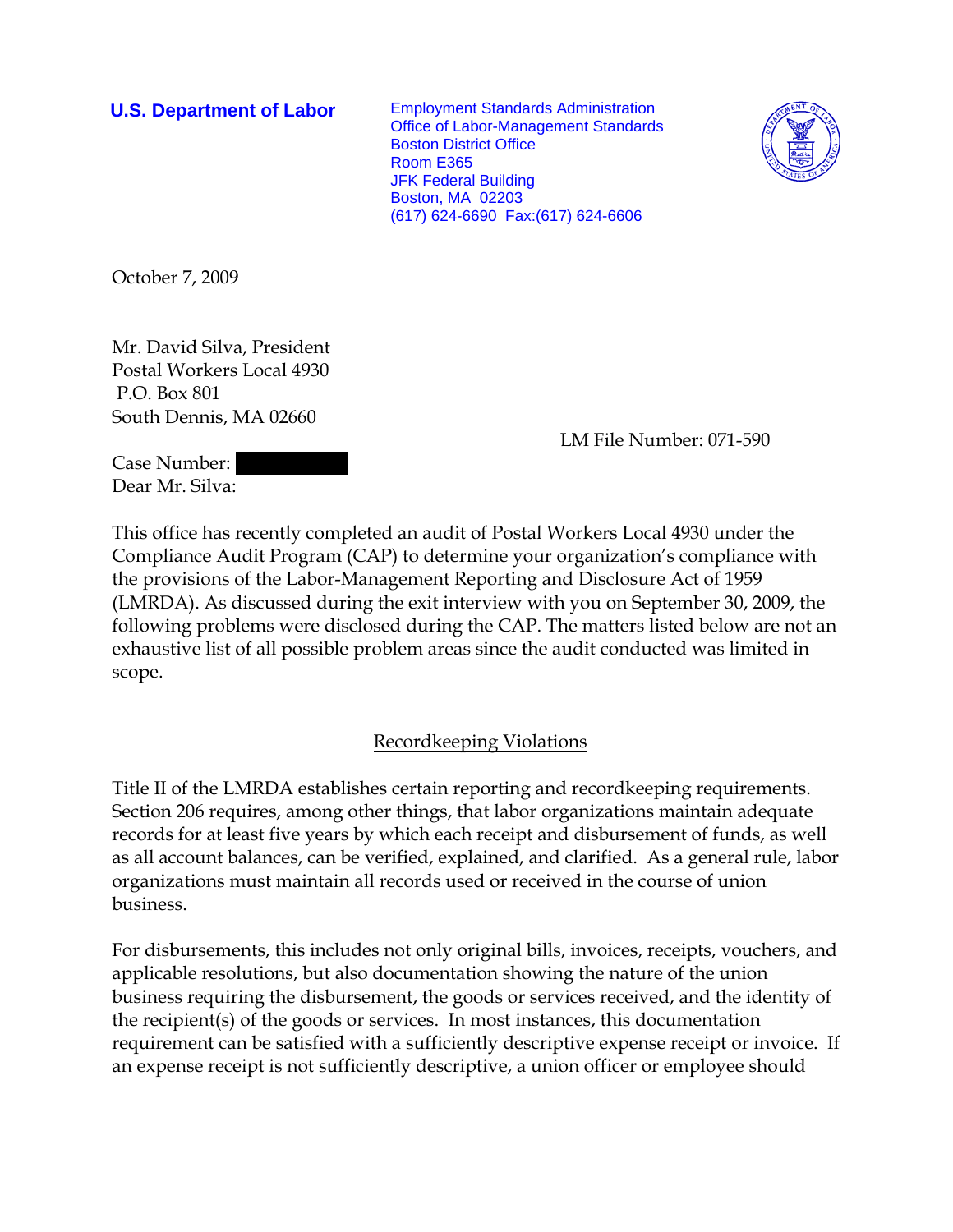Mr. David Silva September 30, 2009 Page 2 of 4

write a note on it providing the additional information. For money it receives, the labor organization must keep at least one record showing the date, amount, purpose, and source of that money. The labor organization must also retain bank records for all accounts.

The audit of Postal Workers Local 4930's 2008 records revealed the following recordkeeping violations:

# 1. General and Credit Card Expenses

Local 4930 did not retain adequate documentation for expenses incurred by the local totaling at least \$2,978.14. For example, the local did not have receipts for \$2,624 paid for food, band, and hall rental for the June clam bake social.

As previously noted above, labor organizations must retain original receipts, bills, and vouchers for all disbursements. The president and treasurer (or corresponding principal officers) of your union, who are required to sign your union's LM report, are responsible for properly maintaining union records.

# 2. Meal Expenses

Local 4930's records of meal expenses did not always include written explanations of union business conducted or the names and titles of the persons incurring the restaurant charges. Local 4930 had disbursements for food/meals totaling approximately \$243.97 for which the receipts were not documented with the names of members participating in the meal or the union purpose for the expense. Union records of meal expenses must include written explanation of the union business conducted and the full names and titles of all persons who incurred the restaurant charges. Also, the records retained must identify the names of the restaurants where the officers or employees incurred meal expenses.

Based on your assurance that Local 4930 will retain adequate documentation in the future, OLMS will take no further enforcement action at this time regarding the above violations.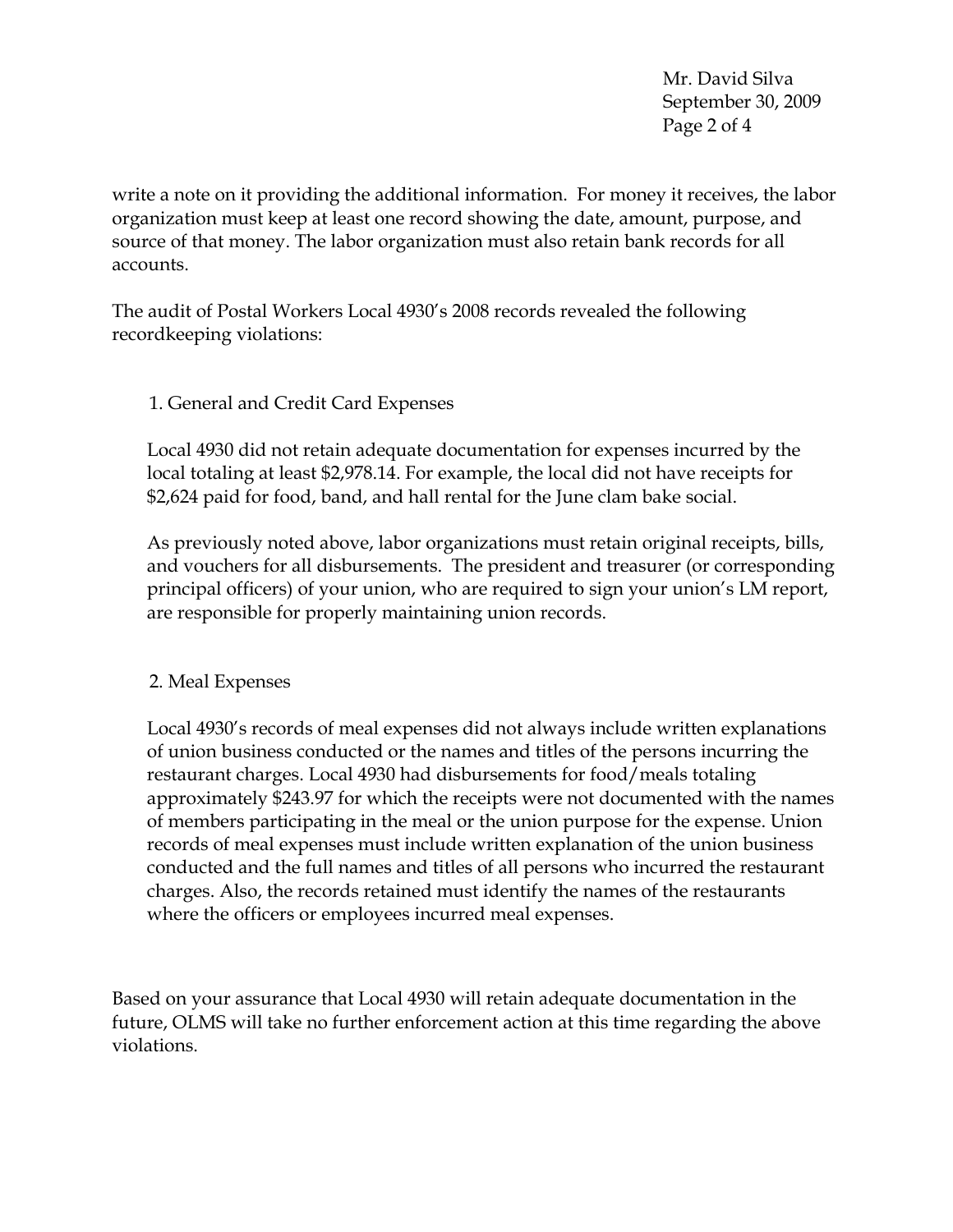Mr. David Silva September 30, 2009 Page 3 of 4

### Reporting Violation

The audit disclosed a violation of LMRDA Section 201(b), which requires labor organizations to file annual financial reports accurately disclosing their financial condition and operations. The Labor Organization Annual Report LM-3 filed by Local 4930 for fiscal year ending December 31, 2008, was deficient in the following areas:

#### 1. Disbursements To Officers

Local 4930 did not include some salary and reimbursements to officers totaling at least \$2,277 in the amounts reported in Items 24 D and E (All Officers and Disbursements to Officers). It appears the union erroneously reported the allowance and reimbursement payments in Item 54 (Other Disbursements). The January 2008 officer salary payments were not accounted for on the LM-3 as they were erroneously documented as being disbursed in December 2007.

The union must report most direct disbursements to Local 4930 officers and some disbursements made on behalf of its officers in Item 24. A "direct disbursement" to an officer is a payment made to an officer in the form of cash, property, goods, services, or other things of value. See the instructions for Item 24 for a discussion of certain direct disbursements to officers that do not have to be reported in Item 24. An "indirect disbursement" to an officer is a payment to another party (including a credit card company) for cash, property, goods, services, or other things of value received by or on behalf of an officer. However, indirect disbursements for temporary lodging (such as a union check issued to a hotel) or for transportation by a public carrier (such as an airline) for an officer traveling on union business should be reported in Item 48 (Office and Administrative Expense).

#### 2. Cash Receipts

The total cash receipts reported in Item 44 (Total Receipts) is not the total cash receipts for the audit year according to the union's books and the union's bank